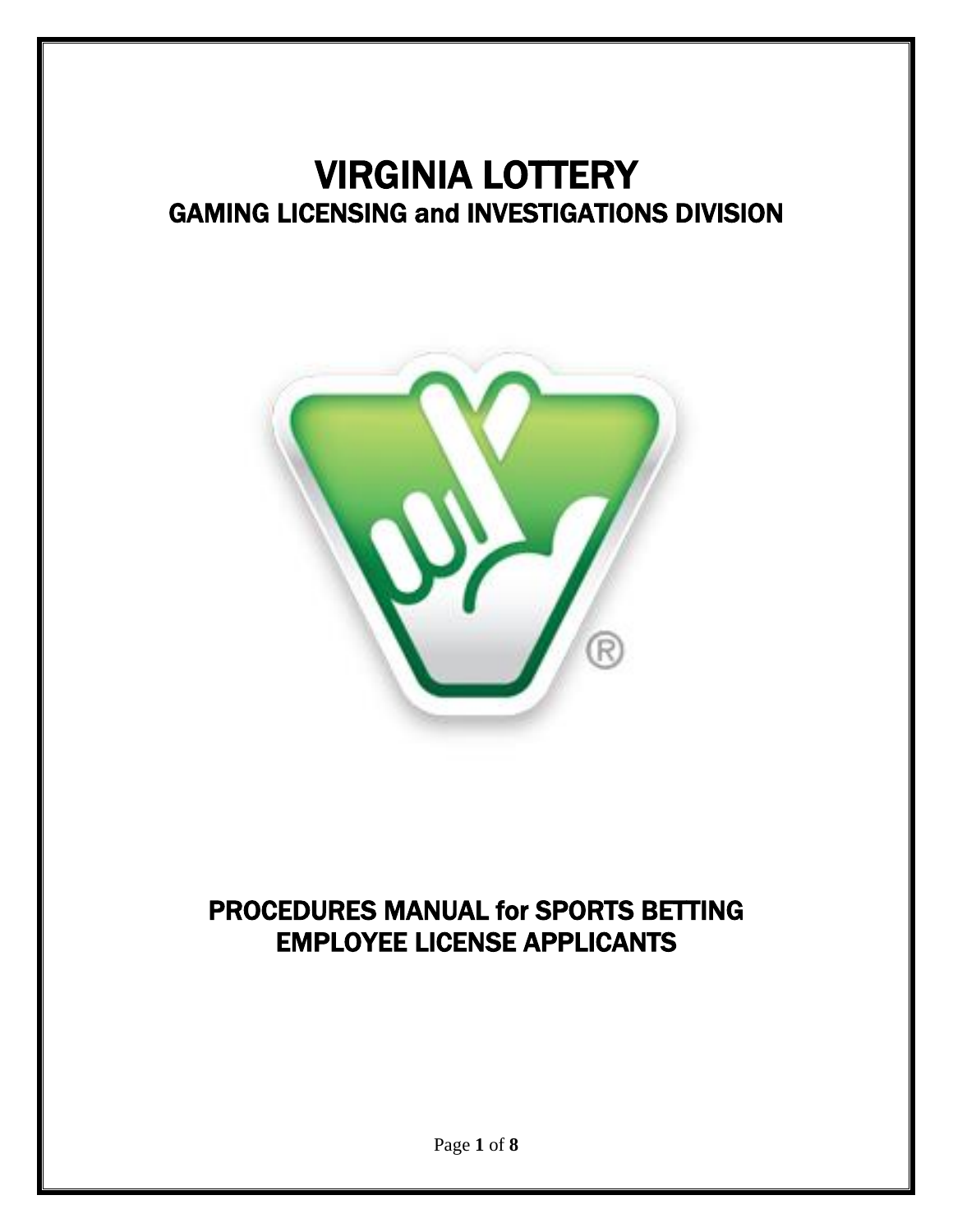# **GENERAL INFORMATION**

This procedures manual is a reference tool for sports betting prospective employees within the Commonwealth of Virginia who are applying for a sports betting employee license. The Virginia Lottery's intention is to provide applicants with guidance when using the automated licensing system to complete your online application prior to submitting it to the Virginia Lottery's Gaming Licensing and Investigations Division for the appropriate due diligence.

Only individuals who have received at least a conditional offer of employment from a sports betting permit operator, supplier or vendor who is either licensed or who has applied for a license with the Commonwealth of Virginia should apply through the automated licensing system. Your application must be submitted online through this automated system beginning October 15, 2020. You will be required to contact your sports betting employer's account representatives in order to obtain access to the system prior to initiating the application process. Once an application and all required supporting documents have been submitted, these items will become the property of the Virginia Lottery and will not be returned to you. Applicants will not be able to make any changes to their applications within the automated system once your application has been submitted.

Upon being given at least a conditional offer of employment to work for a sports betting licensee holder or applicant within the Commonwealth of Virginia, your employer's account representative will follow up with you to ensure that you've provided all required supporting documentation. The account representative will provide you with the URL to access the eLicensing website as well as a temporary password and username that you will use to sign into the automated system and begin the application process. The account representative will also provide you with instructions on where to get fingerprinted.

# **THE FINGERPRINT PROCESS**

All applicants will need to have Live Scan fingerprinting done for a criminal history check to be done. The Department has contracted with Fieldprint to provide this service. To schedule a fingerprinting appointment with Fieldprint, please follow these simple instructions:

- 1. Visit [http://fieldprintvirginia.com](http://fieldprintvirginia.com/)
- 2. Click on the "Schedule an Appointment" button.
- 3. Enter an email address under "New Users/Sign Up" and click the "Sign Up" button. Follow the instructions for creating a Password and Security Question and then click "Sign Up and Continue".
- 4. Enter the Fieldprint Code provided by the Virginia Lottery. This code will be printed on the instructions provided to you by your account representative.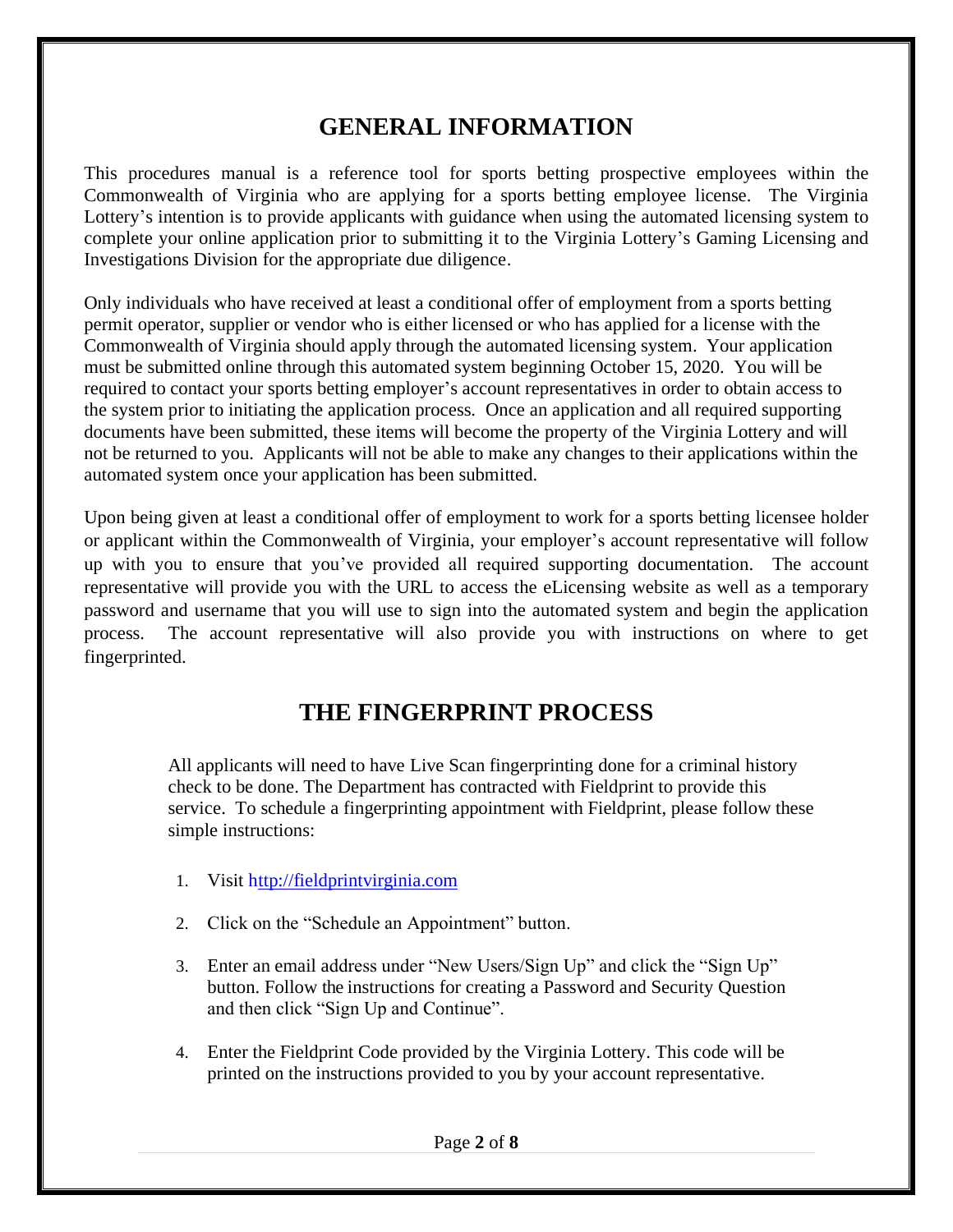- 5. Enter the contact and demographic information required by the FBI and schedule a fingerprint appointment at the location of your choosing.
- 6. At the end of the process, print the Confirmation Page. Take the Confirmation Page with you to your fingerprint appointment, along with two forms of identification.
- 7. If you have any questions or problems, you may contact our customer service team at 877-614- 4364 or [customerservice@fieldprint.com.](mailto:customerservice@fieldprint.com)

# **THE APPLICATION PROCESS**

- 1. After accessing the Licensing website, sign into the system using the username and temporary password provided by your employer's account representative.
- 2. You will be prompted to change your password. Your new password must be 12 or more characters containing all the following: special character(s), alphabetical character(s), numerical character(s), upper case letter(s), **and** lowercase letter(s):

| <b>CHANGE PASSWORD</b>                                                                   |                                                                                                                       |
|------------------------------------------------------------------------------------------|-----------------------------------------------------------------------------------------------------------------------|
| Use the form below to change your password.                                              |                                                                                                                       |
| only change by 1 character from previous passwords; and cannot be same as your username. | Passwords must be at least 12 characters and meet the following criteria: at least 1 number, at least 1 lowercase let |
| <b>Account Information</b>                                                               |                                                                                                                       |
| Old Password:                                                                            |                                                                                                                       |
| New Password:                                                                            |                                                                                                                       |
| Confirm New Password:                                                                    |                                                                                                                       |
|                                                                                          |                                                                                                                       |
|                                                                                          | <b>Change Password</b><br>Cancel                                                                                      |

- 3. Read the "Acknowledgement and Disclosure" form and click the button to acknowledge that you understand and agree to the terms within. If you aren't clear on these terms contact your account representative. You will not be able to proceed without acknowledging that you understand.
- 4. You will then be able to start entering information into your application. You must complete *every* section of the application prior to being able to submit it: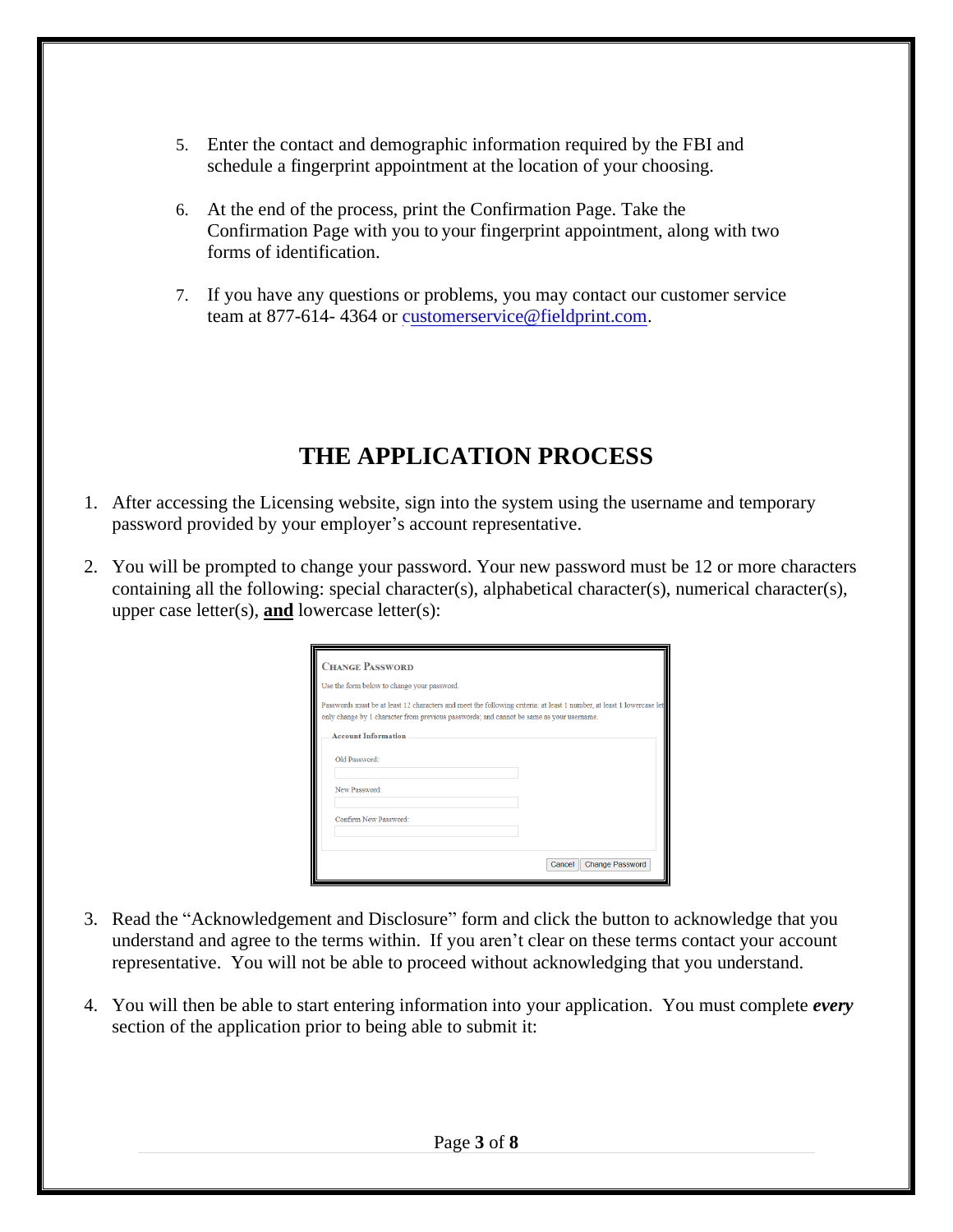|                                          | The current progress on your Non-Gaming application is listed below. If you |                                                      |
|------------------------------------------|-----------------------------------------------------------------------------|------------------------------------------------------|
|                                          | <b>Section</b>                                                              | <b>Progress</b>                                      |
|                                          | <b>Name and Address</b>                                                     | (0 of 2 Complete)                                    |
| 4 <b>x</b>                               | <b>Descriptive Information</b>                                              | (0 of 4 Complete)                                    |
|                                          | Residence                                                                   | (0 of 1 Complete) $\blacktriangleright$              |
|                                          | Employment                                                                  | (0 of 2 Complete)                                    |
|                                          | Civil, Criminal & Investigatory Proceedings                                 | (0 of 3 Complete)                                    |
|                                          | Permits, Licenses, Certificates & Registrations                             | (0 of 1 Complete)                                    |
| (Every listed section must be completed) | Illegal Use of Controlled Substances                                        | (0 of 1 Complete)<br>(Each section has sub-sections) |

5. Simply follow the instructions when entering your information for each section:

| Application<br>On Hold<br>Last Name: Doe<br>First Name: Jane                                                                                                                                                                            |                                       | Question Area: (Name)<br>Middle Name: sally |                                                                                                              |
|-----------------------------------------------------------------------------------------------------------------------------------------------------------------------------------------------------------------------------------------|---------------------------------------|---------------------------------------------|--------------------------------------------------------------------------------------------------------------|
| <b>Phone Number</b><br>(999) 999-9999<br><b>Delete</b><br>Edit                                                                                                                                                                          | Primary<br>Type<br>Cell<br><b>Yes</b> | Email<br><b>Delete</b><br>Edit              | Use the "hold" button if you wish<br>to complete the section later and                                       |
| Do you have another phone number to enter?<br>$-$ Select $-$<br><b>Hold</b><br><b>Next</b><br><b>Previous</b><br>Name Address Descriptive Aliases Citizenship Passport Residence Employment Discharge Criminal Indictment Investigation |                                       |                                             | you'll be able to proceed to<br>another section to complete. Be<br>sure to save any data you enter<br>first. |
| Each required section to complete is<br>listed in the yellow field at the bottom of<br>the page and will be underlined once<br>successfully completed.                                                                                  |                                       |                                             |                                                                                                              |

6. When you get to the "criminal" section of the application, click the instructions link and read the "Civil, Criminal, and Investigatory Proceedings" document prior to answering the questions in this section. You must acknowledge that you've read and understand the definitions in these instructions. If you do not understand, contact your account before proceeding: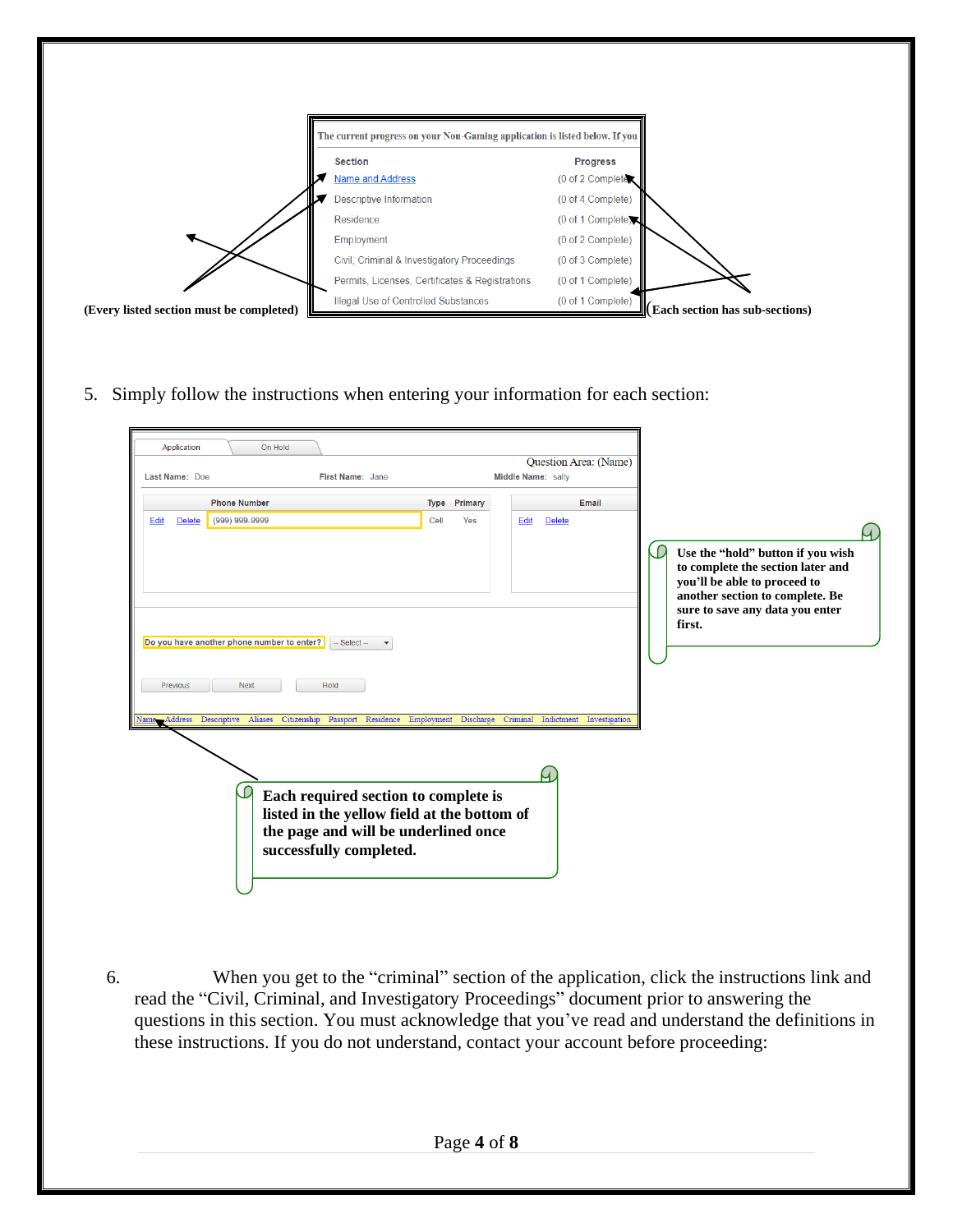|                 |                                                                           |      | Prior to answering these questions, carefully review the definitions and instructions: |  | <b>Click Here for Instructions</b> |  |
|-----------------|---------------------------------------------------------------------------|------|----------------------------------------------------------------------------------------|--|------------------------------------|--|
|                 | lave you read and understood the definitions and instructions? --Select-- |      |                                                                                        |  |                                    |  |
|                 |                                                                           |      |                                                                                        |  |                                    |  |
|                 |                                                                           |      |                                                                                        |  |                                    |  |
|                 |                                                                           |      |                                                                                        |  |                                    |  |
| <b>Previous</b> | <b>Next</b>                                                               | Hold |                                                                                        |  |                                    |  |

7. Once you've completed each section you will be able to preview your application prior to submitting it. Be sure your information is accurate and complete as you will not be able to make changes within the automated system once you submit it. You will be able to print a copy of your application for your records.

| <b>Section</b>                                  | <b>Progress</b>                 |                                                         |
|-------------------------------------------------|---------------------------------|---------------------------------------------------------|
| Name and Address                                | (2 of 2 Complete) $\rightarrow$ |                                                         |
| Descriptive Information                         | (4 of 4 Complete)               |                                                         |
| Residence                                       | (1 of 1 Complete) $\rightarrow$ |                                                         |
| Employment                                      | (2 of 2 Complete) $\rightarrow$ |                                                         |
| Civil, Criminal & Investigatory Proceedings     | (3 of 3 Complete) $\rightarrow$ |                                                         |
| Permits, Licenses, Certificates & Registrations | (1 of 1 Complete) $\rightarrow$ |                                                         |
| <b>Illegal Use of Controlled Substances</b>     | (1 of 1 Complete) $\rightarrow$ |                                                         |
|                                                 |                                 | <b>Preview Application</b><br><b>Submit Application</b> |

8. Your account representative will obtain all required supporting documents from you to submit to Virginia Lottery as part of the application process.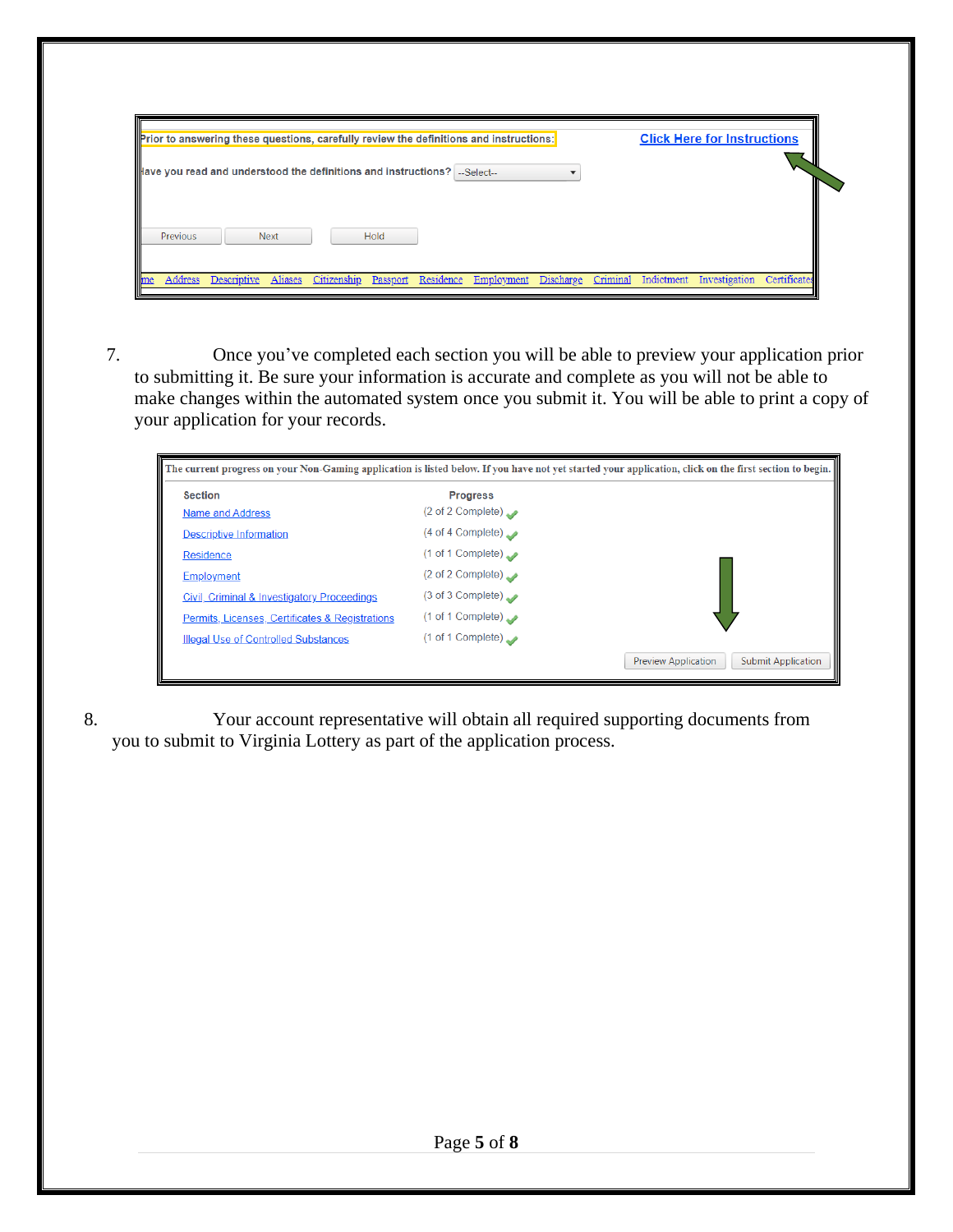

Ralph S. Northam, Governor | Kevin Hall, Executive Director

Virginia Lottery | 600 East Main Street | Richmond, VA 23219 | ph: 804.692.7100 | fax: 804.692.7102 | valottery.com

### **AUTHORIZATION FOR RELEASE OF INFORMATION**

**TO:**

**(To be filled-in by Lottery)**

*FROM:*

#### **(Applicant's Printed Name)**

I,\_\_\_\_\_\_\_\_\_\_\_\_\_\_\_\_\_\_\_\_\_\_\_\_\_\_\_\_\_\_\_\_\_\_\_\_\_\_\_\_\_\_\_\_\_\_ (printed name), am an applicant for a sports betting employee license in the Commonwealth of Virginia. The Virginia Lottery, and its employees, agents, and vendors (collectively, "the Department"), is required by law to

conduct an investigation of an applicant for a sports betting license.

That investigation requires the Department to collect and evaluate information about me. By executing this Authorization, I irrevocably give consent and authorize any: local, State or federal government unit; commercial or business enterprise, including a consumer reporting agency; non-profit entity; individual or any other public or private entity to release to the Department any and all information about me that the Department requests. The requested information may be released in written, verbal, electronic, or any other form.

With respect to any claims or liability arising from the release of the requested information to the Department, I expressly waive, release, discharge and forever hold harmless and agree to indemnify, the unit, entity, or individual that releases information to the Department under the authority of this Authorization.

A photo, facsimile, or electronic copy of this signed and dated Authorization shall be equally effective as an original.

| Signature of Applicant                                                                                                                                                                                                                                               | Date                                                                                                                             |
|----------------------------------------------------------------------------------------------------------------------------------------------------------------------------------------------------------------------------------------------------------------------|----------------------------------------------------------------------------------------------------------------------------------|
| <b>Print Name</b>                                                                                                                                                                                                                                                    |                                                                                                                                  |
|                                                                                                                                                                                                                                                                      | <b>NOTARY PUBLIC</b>                                                                                                             |
| The undersigned, a Notary Public in and for the County of intervention and the State of<br>the individual whose name subscribed to the within instrument and signed the Authorization and Notification.<br>This day of day of and to which witness my hand and seal. | , certifies that the above-named individual appeared in person, and before me, either known to me or satisfactorily proven to be |
|                                                                                                                                                                                                                                                                      | <b>Notary Public</b>                                                                                                             |
|                                                                                                                                                                                                                                                                      |                                                                                                                                  |
| <b>Stamp or Seal</b>                                                                                                                                                                                                                                                 | <b>Printed Name</b>                                                                                                              |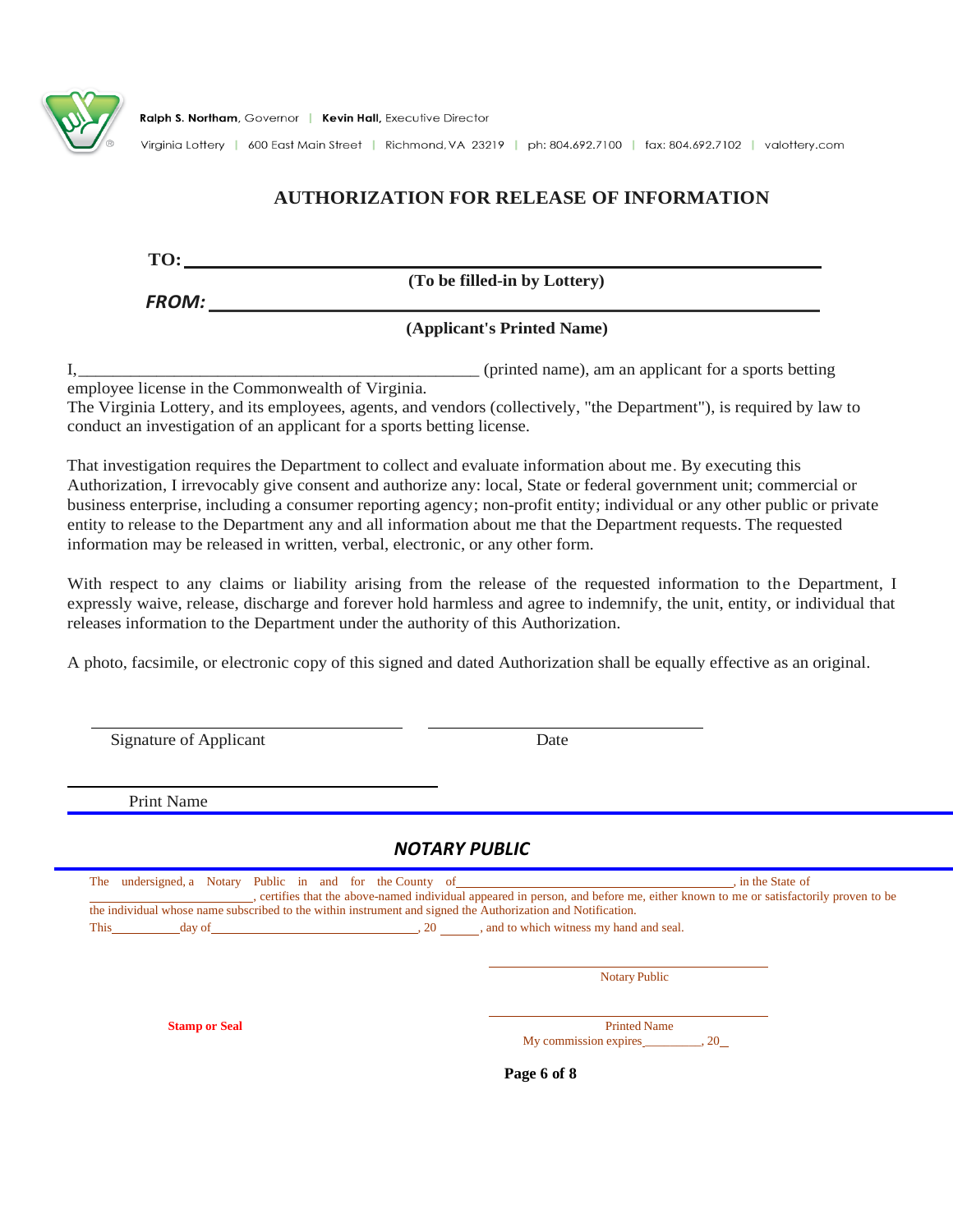

### **AFFIDAVIT OF INDIVIDUAL APPLICANT**

I, \_\_\_\_\_\_\_\_\_\_\_\_\_\_\_\_\_\_\_\_\_\_\_\_\_\_\_\_\_\_\_\_\_\_\_\_\_\_ (printed name) am an applicant for a sports betting employee license in the Commonwealth of Virginia. I have read, and understand, every page of this application. To the best of my knowledge, information, and belief, the information that I have provided as part of this application is accurate, complete, and not misleading. I understand that any misrepresentation or omission may lead to the delay or denial of my application for a sports betting employee license, and may subject me to civil or criminal liability.

By a separate Authorization for Release of Information, I am authorizing any entity or individual that has information about me to release that information to the Virginia Lottery, its employees, agents , and vendors (collectively, "the Department"), for purposes of its investigation of the application for a sports betting license.

I expressly waive, release, discharge, and forever hold harmless and agree to indemnify, the Department, the Commonwealth of Virginia, and their employees, agents, and representatives, from liability for any and all claims or legal action arising from any actions that the Department or the Commonwealth of Virginia may take related to the collection of information from the any individual or person and the use of that information in connection with investigating the application for a sports betting employee license.

Signature of Applicant Date

Print Name of Applicant

\_\_\_\_\_\_\_\_\_\_\_\_\_\_\_\_\_\_\_\_\_\_\_\_\_\_\_\_\_\_\_\_\_\_\_\_\_\_

### *NOTARY PUBLIC*

The undersigned, a Notary Public in and for the County of , in the State of , certifies that the above-named individual appeared in person, and before me, either known to me or satisfactorily proven to be the individual whose name subscribed to the within instrument and signed the Authorization and Notification. This day of  $\frac{1}{20}$ , 20 , and to which witness my hand and seal.

**Notary Public** 

**Stamp or Seal Printed Name Printed Name Printed Name Printed Name Printed Name Printed Name Printed Name Printed Name Printed Name Printed Name Printed Name Printed Name Printed Name Printed Name Printed Name Printed Name** 

My commission expires  $\qquad \qquad , 20$